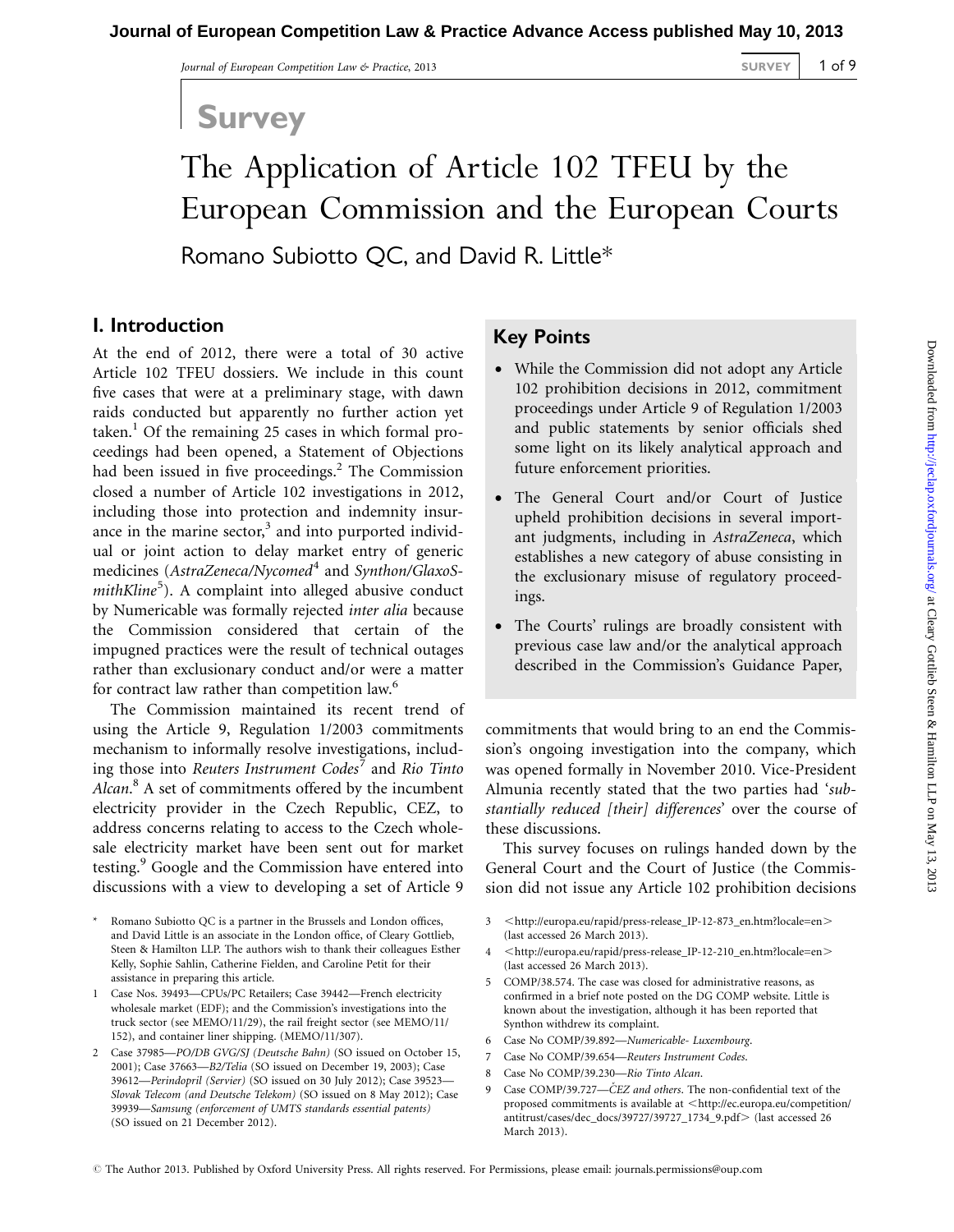in 2012). However, a notable feature of Article 102 enforcement during 2012 was the Commission's use of informal channels and non-abuse proceedings to develop its thinking on issues relevant to future Article 102 cases. Most notably, in its Google/Motorola Mobility<sup>10</sup> merger investigation, the Commission considered at length how holders of standard-essential patents might use their IPR to exclude rivals. The theme was subsequently explored in several presentations by senior officials.<sup>11</sup> In these communications, the Commission has stated that an SEP holder may restrict competition where it uses injunctions or the threat of injunctions to extract higher rates or a broader cross licence from a willing licensee than would otherwise have been possible (or to otherwise exclude that willing licensee).<sup>12</sup> There may be circumstances where the right holder can entirely legitimately refuse to license its rights, such as where the licensee is not negotiating in good faith. Having developed its thinking in this area, the Commission in December issued a Statement of Objections to Samsung concerning alleged infringements of Article 102 in enforcing patents essential to the UMTS standard. The Commission has indicated informally that it is looking into several further complaints relating to the exclusionary use of IPR by patent holders. This is likely to be a focus for the Commission's work over the coming year.

The cases summarised below include: two preliminary rulings on issues referred by Member State courts (Post Danmark, Compass-Datenbank); two ECJ rulings dismissing appeals in their entirety (Tomra, AstraZeneca); and the General Court's judgment dismissing Telefonica's appeal against the Commission's decision in Wanadoo Espana/Telefonica. As in 2011, the cases cover a range of theories of harm: pricing and discrimination in Post Danmark; rebates in Tomra, margin squeeze in Telefonica, misuse of regulatory proceedings in AstraZeneca, and refusal to supply in Compass-Datenbank. Although the cases addressed different theories of harm and very different factual contexts, some recurring themes and issues emerge. Before summarising each of these cases, we make a number of observations on these common

10 Case No COMP/M.6381—Google/Motorola Mobility, Commission decision of 13 February 2012.

11 See, for example, the following speeches by Vice-President Almunia: 'Competition Enforcement in the Knowledge Economy' (Fordham, 20 September 2012); 'Antitrust Enforcement: Challenges Old and New' (St. Gallen, 8 June 2012); Competition Policy for the Post-Crisis Era' (Washington DC, 30 March 2012). See also Director General Italianer, 'Innovation and Competition' (Fordham, 21 September 2012) and 'Innovation and Competition Policy in the IT Sector: the European Perspective' (Beijing, 26 June 2012).

themes and on the contribution of the judgments to the Article 102 case law more generally.

The Commission's 2009 Guidance Paper has been referred to, although not always followed, in several Commission decisions, Court rulings, and AG Opinions.13 Where the Guidance Paper has been cited but not followed this is because it was issued after the initiation of Commission proceedings or the adoption of the contested Commission decision. Similarly, in Tomra, the ECJ followed a strict analysis of loyalty rebates that is not consistent with the 'effects-based' analysis proposed in the Guidance Paper. As the ECJ explained, '[although] the Guidance provides for a comparative analysis of prices and costs ... the Guidance, published in 2009, has no relevance to the legal assessment of a decision, such as the contested decision, which was adopted in 2006'. There is a further tension between the Guidance Paper and 2012 case law in Telefonica. Although the Guidance Paper grouped margin squeeze and refusal to supply in the same section (implying that margin squeeze is a variety of constructive refusal to supply), in Telefonica the General Court stated explicitly that 'it is the margin squeeze [not the excessive upstream or predatory downstream price] that, in the absence of any objective justification, is in itself capable of constituting an abuse' (emphasis added). This is consistent with the ECJ's 2011 rulings in Telia-Sonera and Deutsche Telekom. Whether there is an abusive margin squeeze is determined by reference to the spread between two vertically related prices, regardless of whether either or both prices were themselves excessive, discriminatory, or predatory. The tension seems formal rather than substantive. The Guidance Paper and TeliaSonera/Deutsche Telekom/Telefonica line of case law both provide that in certain specific cases (eg where the dominant company's position upstream results from special or exclusive rights) there is no need to show indispensability in order to establish a margin squeeze, despite it being a necessary element of an abusive refusal to supply.

Measuring anticompetitive effects and harm to consumers is an area of some contention in Article 102

<sup>12</sup> Case No COMP/M.6381—Google/ Motorola Mobility, para. 107.

<sup>13</sup> See, eg, Case COMP/39.402—RWE Gas Foreclosure, Commission Decision of 18 March 2009; Case COMP/C-3 /37.990—Intel, Commission Decision of 13 May 2009; Case COMP/39.530—Microsoft (Tying), Commission Decision of 16 December 2009; Case C-549/10 P, Tomra Systems and Others v Commission, Judgment of the Court of 19 April 2012; Case C-52/09, Konkurrensverket v TeliaSonera Sverige AB, Opinion of Advocate General Mazák of 2 September 2010; Case C-109/10 P, Solvay SA v European Commission, Opinion of Advocate General Kokott of 14 April 2011; Case C-549/10, Tomra Systems and Others v Commission, Opinion of Advocate General Mazák of 2 February 2012.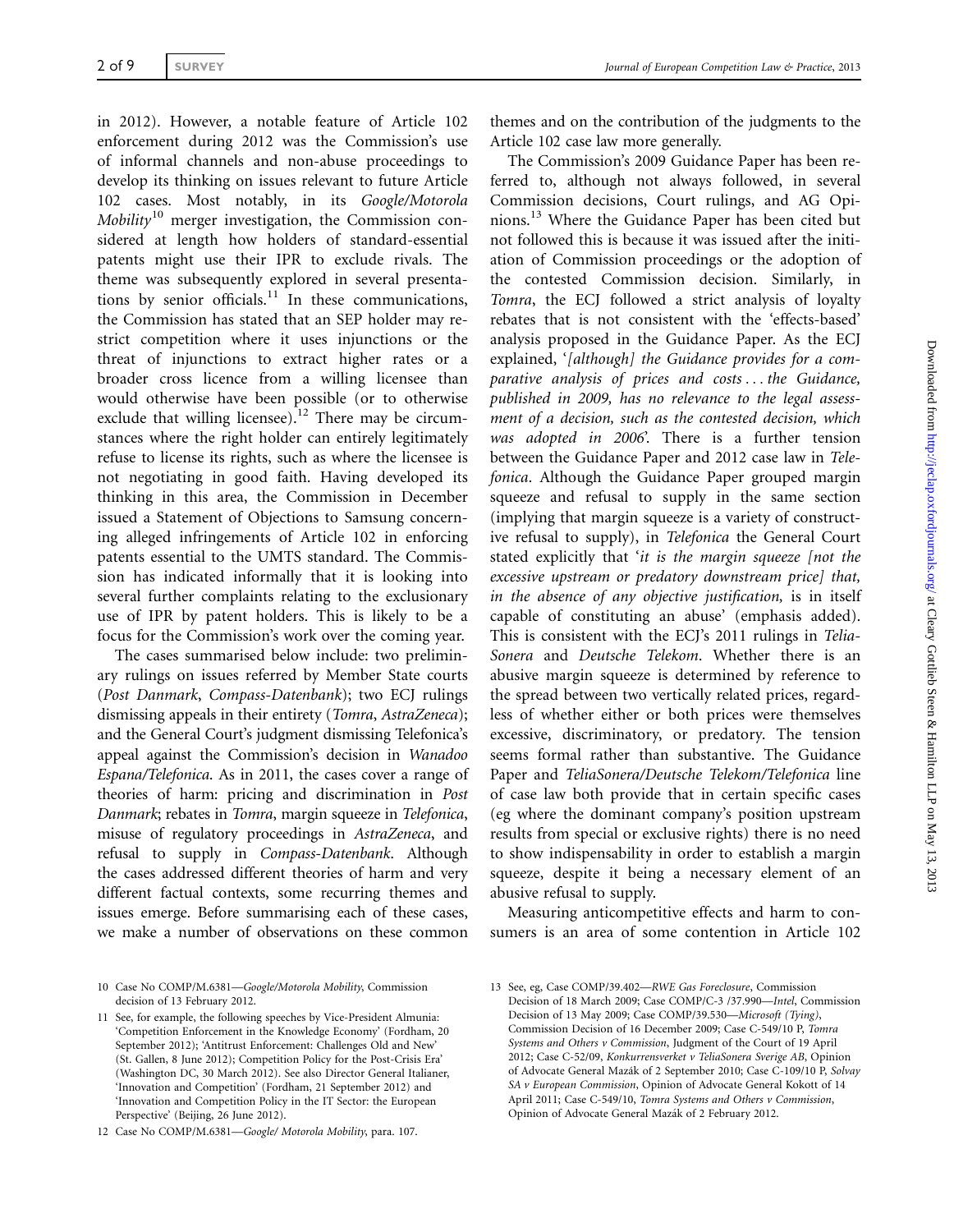theory and case law. While it is well-established that actual or potential anticompetitive harm is sufficient (a fact that the court in Telefonica confirmed), it is less clear whether this assessment is subject to a de minimis/materiality threshold. Consistent with an effects-based analysis, the Guidance Paper does not stipulate a threshold at which foreclosure is deemed anticompetitive, instead listing factors relevant to assessing the magnitude of alleged foreclosure effects (eg, percentage of total sales affected by the conduct). Although the Guidance Paper was not applicable in Tomra, the ECJ in that case also declined to establish a threshold. Instead, the ECJ confirmed the General Court's and Commission's reasoning that 'by foreclosing a significant part of the market, the Tomra group had restricted entry to one or a few competitors and thus limited the intensity of competition on the market as a whole.' On the facts, 40 per cent of the market was considered a substantial portion. But the ECJ's emphasis on the freedom of customers to benefit from whatever degree of competition is possible leaves open the possibility that anticompetitive foreclosure could be found at a much lower threshold on different facts.

Consistent with the overriding competition law aim of promoting efficiency, the rules on abuse of dominance have been developed with a view to prohibiting conduct that might enable a company to exclude an equally or more efficient rival. The consideration of the 'as efficient competitor' test in Telefonica and Post Danmark is consistent with the 2011 judgments in TeliaSonera and Deutche Telekom, confirming that:

- † Not every exclusionary effect is necessarily detrimental to competition. Competition on the merits may lead to the marginalisation of less efficient competitors (Post Danmark, para. 22).
- In assessing an alleged pricing abuse, competition authorities may use the dominant company's costs as a benchmark but not the costs of its competitors (Telefonica, para. 190), although other factors such as the dominant company's strategy are also relevant (Post Danmark, para. 28).
- Where the dominant company's prices cover its costs in large part, an equally efficient competitor will be able to compete without suffering losses that are unsustainable in the long term (Post Danmark, para. 38).

Article 102 does not define what constitutes an abuse and the ECJ's ruling in Deutsche Telekom confirmed that the four categories of abuses listed therein are not exhaustive. Nevertheless, while Article 102 cases need not be pigeon-holed into an existing category of abuse, previous cases have tended to fall within one of the established groups. Major expansions of the concept of abuse have been infrequent. The AstraZeneca ruling is therefore significant in confirming the Commission's and General Court's identification of a distinct form of abuse consisting in the misuse of regulatory proceedings by providing 'objectively misleading' statements to applicable regulatory bodies in order to exclude rivals. The ECJ confirms, further, that it is not necessary to show fraud or intent to deceive on the part of the dominant company in order to establish this abuse. It will be interesting to see how the authorities at the EU and Member State levels, and complainants, seek to apply this theory of harm both within and outside the context of pharmaceutical proceedings.

We have not included in this survey the General Court's recent ruling in Microsoft,<sup>14</sup> on the ground that it focuses principally on procedural issues. The appeal arose from the periodic penalty payment imposed by the Commission on Microsoft under Article 24 of Regulation 1/2003, for failure to comply with a remedy imposed in an earlier prohibition decision (the first time the Commission had made use of this power). In its judgment, the General Court upheld the Commission's decision but reduced slightly the fine imposed on Microsoft. The ruling confirms that significant financial penalties may be imposed for non-compliance even where there could in theory have been some reasonable disagreement as to the precise meaning of the remedy's terms (in this case, the meaning of 'reasonable rates'). On the facts, the General Court held that Microsoft could have assessed correctly itself the reasonableness of the terms on which it provided access to its indispensable interoperability information. Contrary to Microsoft's assertions, the Commission was not required to specify an access fee in its remedy and Microsoft could not rely on the appointment of a monitoring trustee as proof that any remuneration paid by licensees under the remedy would have been reasonable.

#### II. Summary of case law

This Section provides a chronological review of the rulings handed down by the General Court and Court of Justice concerning the enforcement of Article 102 TFEU during the calendar year 2012.

<sup>14</sup> Case T-167/08—Microsoft Corp. v Commission, Judgment of the Court of 27 June 2012.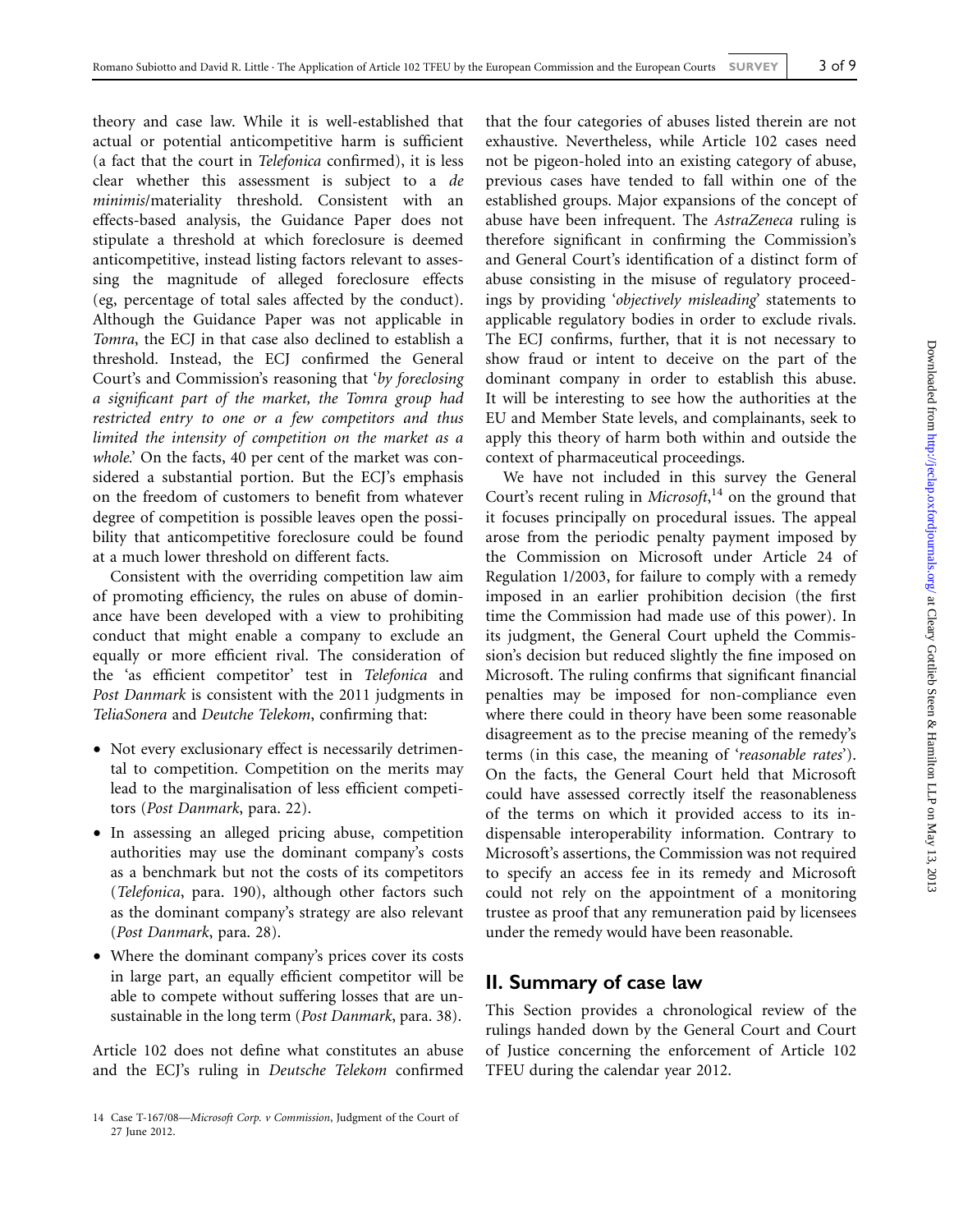#### 4 of 9 SURVEY SURVEY SURVEY SURVEY

#### A. Case C-209/10 Post Danmark A/S v Konkurrenceradet

On 27 March 2012, the ECJ issued an opinion following a reference for a preliminary ruling from the Supreme Court of Denmark (Hojesteret), considering whether selective price cuts by a dominant universal service provider may constitute an abuse of a dominant position.

The Danish court's request arose out of a dispute between Post Danmark and Forburger Kontakt (FK), competitors in the supply of postal services in Denmark. Post Danmark was a regulated monopoly for the delivery of 'regular mail,' that is, letters and parcels (within certain standard weight limits) sent to named addressees. Post Danmark was also active in the fully liberalised 'bulk mail' segment, that is, the delivery of promotional and marketing materials with no named addressee sent to residential customers. Post Danmark used the same distribution network for both sets of mail.

Competition in the supply of bulk mail clients was organised around yearly tenders. During the tender for 2003, Post Danmark won a number of FK's largest current clients, including national supermarket chains, by offering more favourable rates than FK. Post Danmark did not extend these offers to other customers. The Danish competition authority and later the Danish lower court found that Post Danmark had engaged in anticompetitive selective discounting and predatory pricing in the bulk mail segment, cross-subsidised by its dominant position in the regular mail segment.

A number of issues had been resolved prior to the referral by the Danish court to the ECJ: the Danish court found that Post Danmark was dominant in the regulated sector and that its selective pricing practices were unrelated to economies of scale. The Danish court also determined that there was no evidence Post Danmark had intentionally sought to eliminate competition. Accordingly, applying the AKZO test (ie, that prices below average total costs but above average variable costs are abusive only if they are part of a plan for eliminating a competitor), the Danish Court found that Post Danmark had not engaged in predatory pricing.

On appeal, Post Danmark argued that the AKZO rule as applied by the Commission in Deutsche Post AG required the competition authority to show Post Danmark had an intent to drive its competitor from the market. (In Deutsche Post AG, the Commission held that a dominant universal service operator active in

reserved and liberalised market segments will be found to have unlawfully cross-subsidised its activities in the latter where its prices were lower than its incremental costs in that segment.) The Danish competition authority disagreed, arguing that it was not absolutely necessary to show intent in order to establish a discriminatory pricing abuse where the dominant company's prices were lower than average total costs but higher than average incremental costs.

The Danish court therefore asked the ECJ to clarify when a dominant company's policy of charging low prices to certain of its competitors' customers may be considered an exclusionary abuse and, specifically, whether a price below average total costs but above average incremental costs could be abusive absent exclusionary intent.

The ECJ reviewed the Danish competition authority's methodology for calculating the 'average incremental costs' of the non-reserved service, noting that this analysis considered not only fixed and variable costs attributable solely to the non-reserved segment but also a portion of common costs attributable to both the reserved and non-reserved segments. The ECJ approved this calculation, stating that 'in the specific circumstances of the case' the Danish court's estimate reflected 'the great bulk of the costs attributable' to the non-reserved activity.

The ECJ recalled that not every exclusionary effect was necessarily detrimental to competition. Competition on the merits may, by definition, lead to the marginalisation of less efficient competitors. Less efficient competitors, the ECJ argued, are less attractive to consumers in relation to, *inter alia*, price, choice, quality, or innovation. The ECJ found that the prices charged by Post Danmark to one national supermarket chain, while below average total costs, nevertheless allowed Post Danmark to cover its incremental costs of supplying that customer. The ECJ held that where a dominant company is recovering the bulk of its costs relating to the service supplied, it will generally be possible for an 'equally efficient competitor' to remain in the market without suffering unsustainable losses. Accordingly, an abuse could not be inferred merely from evidence that the dominant company had priced below average total costs but above average incremental costs. Rather, it was necessary to examine whether the dominant company's pricing policy resulted in an actual or likely exclusionary effect and was without objective justification. In this regard, the ECJ observed that FK had remained in the market following the alleged abusive conduct and had even succeeded in winning back the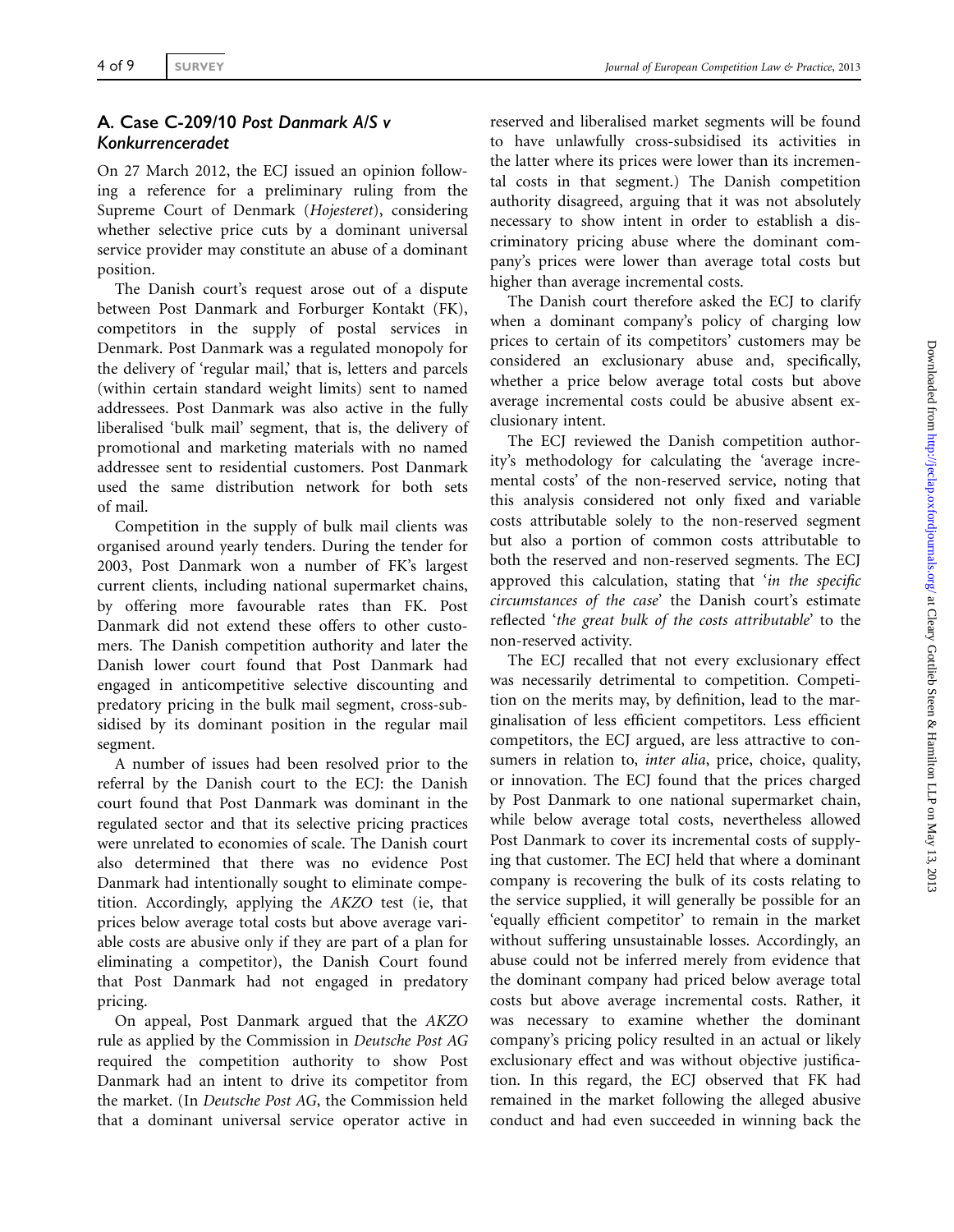business of the supermarket chain concerned. The ECJ added that the Danish court should take into account whether Post Danmark's conduct could be objectively justified by countervailing efficiencies.

#### B. Case T-336/07 Telefónica S.A. and Telefónica de España SA v Commission

On 29 March 2012, the General Court dismissed an appeal by Telefonica against the decision of the Commission in Wanadoo Espana/Telefonica. The Commission's decision found that Telefonica had abused a dominant position implemented in the market for access to broadband Internet in Spain.

In Spain (and across most of the EU), ADSL broadband remains the most common form of broadband Internet connection. ADSL technology enables broadband Internet access via existing copper-line fixed telephone networks without the need for the user to disconnect from the Internet in order to use the fixed line phone. Telefonica, the former Spanish state telecommunications monopoly, operated the only nationwide fixed telephone network in Spain. Telefonica was active in both the retail supply of broadband products to consumers (using ADSL technology) and the wholesale supply of access to competitors wishing to offer retail broadband services to consumers. Competitors wishing to provide ADSL-based retail broadband services could choose between three alternative products offered by Telefonica.

In July 2007, the Commission found that Telefonica had imposed an illegal margin squeeze in the Spanish broadband market from September 2001 to December 2006. Rivals purchasing wholesale broadband access from Telefonica had been left with an insufficient margin on downstream sales to compete with Telefonica in the retail supply of Internet access.

Telefonica challenged the Commission's decision, raising a number of procedural and substantive arguments. These related to: market definition, dominance, the elements required to show an anticompetitive margin squeeze, the effect of the alleged abusive conduct, and the calculation of the fine. The General Court rejected all grounds of appeal.

Telefonica criticised the Commission for having analysed the alleged margin squeeze as a de facto refusal to deal. On this basis, Telefonica argued, the Commission ought to have applied the Bronner criteria and, in particular, shown that Telefonica's wholesale products were indispensable to competition downstream. The General Court disagreed. The Commission had not treated the alleged margin squeeze as a *de facto* refusal to deal and had stated explicitly that the Bronner criteria were not applicable in this case. The General Court went on to confirm that margin squeeze was an abuse in its own right and to define the parameters of this abuse. According to the General Court, a margin squeeze analysis should examine whether there is an unfair spread between two vertically related prices. For this spread to be unfair, it is not necessary to show that the upstream or downstream prices, or both, are excessive, discriminatory, or predatory. Equally, while indispensability of the upstream product might be a relevant factor in considering the effects of the margin squeeze, it is not a prerequisite for a finding of abuse.

The General Court endorsed the Commission's application of the 'equally efficient competitor' test in determining whether the spread between upstream and downstream prices was anticompetitive. The General Court also confirmed that the costs of the dominant company were the relevant benchmark when applying this test and that the Commission was not required to take into account the costs of actual or potential competitors. Finally, the General Court clarified that while an anticompetitive effect must be shown, this anticompetitive effect need not be concrete. It is sufficient that the margin squeeze tends to exclude competitors who are at least as efficient as the dominant undertaking.

Telefonica has appealed the judgment to the ECJ.

#### C. Case C-549/10 P Tomra Systems and Others v Commission

On 19 April 2012, the ECJ dismissed an appeal brought by Tomra Group (Tomra) against a General Court judgment upholding the 2006 decision of the Commission fining Tomra for abuse of a dominant position in the supply of reverse vending machines (RVMs) in Austria, Germany, the Netherlands, Norway, and Sweden. The General Court had found that Tomra's deliberate and multi-faceted exclusionary strategy comprised exclusivity agreements, individualised quantity commitments, and individualised rebate scheme agreements with supermarket chains.

Tomra is a Norwegian producer of RVMs. RVMs are automated machines used for recycling empty beverage containers. The user places the recyclable materials in the RVM feed unit. The container is identified by an imaging camera. The RVM compacts and sorts the beverage container, which can then be transferred to a recycling centre for further processing. The RVM calculates and distributes the refund to the user, typically in the form of a receipt that can be exchanged for cash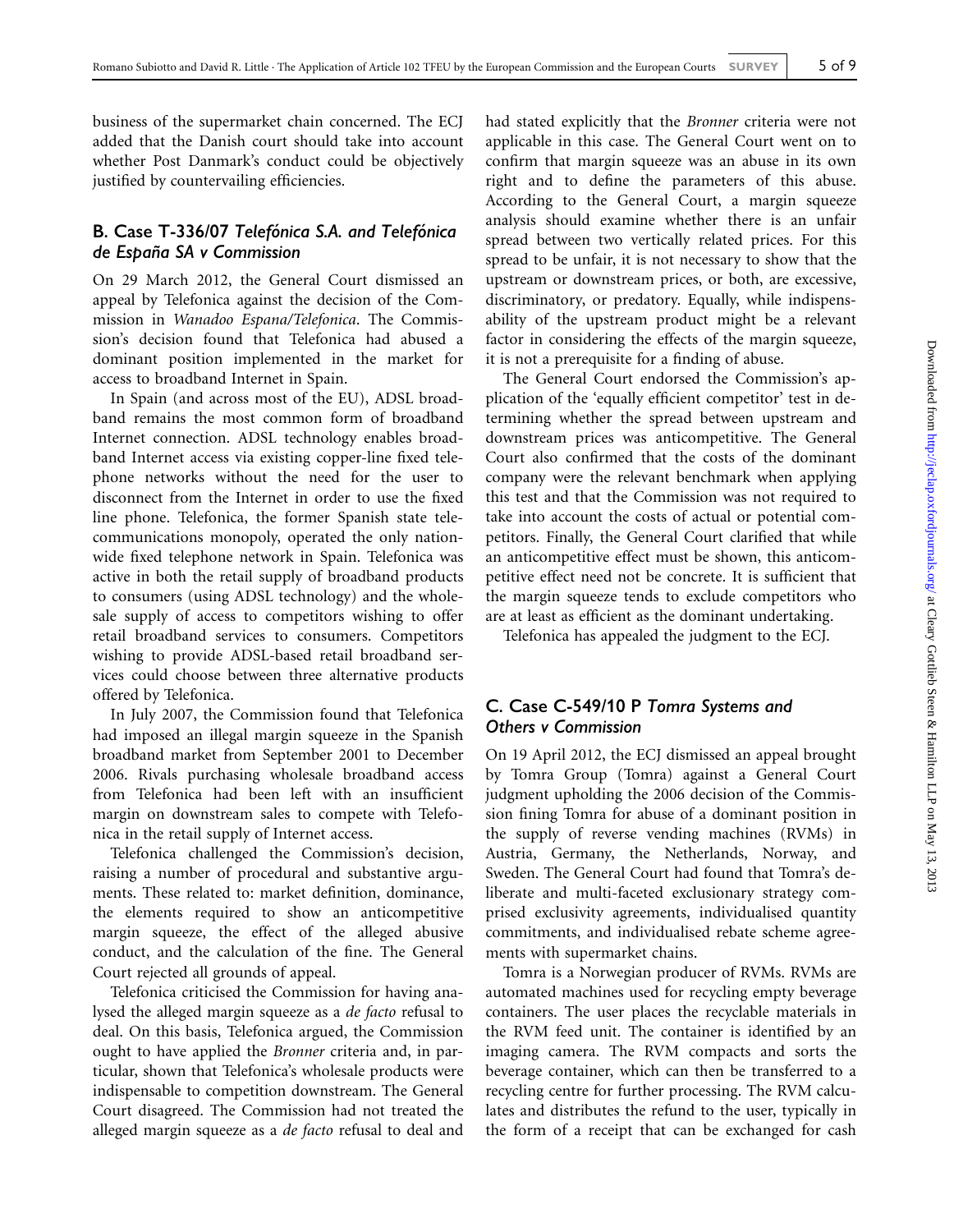using a different machine or from the beverage distributor.

On appeal before the ECJ, Tomra argued that the General Court had failed to consider evidence that showed Tomra intended to compete on the merits and that the General Court and Commission had incorrectly characterised Tomra's internal documents as offering evidence of anticompetitive intent. The ECJ observed, first, that the concept of 'abuse' was an objective one and that intent was therefore not a prerequisite for finding an abuse. The dominant company's business strategy was one of several factors that the Commission would take into account and which could inform its assessment of 'the economic rationale of [the undertaking's] behaviour, its strategic aspects and its likely effects'.

The ECJ then considered whether the General Court had adequately explained its rejection of Tomra's argument that the agreements at issue did not cover a sufficient portion of total demand to be capable of having a restrictive effect on competition. The ECJ acknowledged that the Commission had not identified a precise market threshold beyond which the conduct would have had an exclusionary effect. However, the General Court had properly approved the Commission's finding that 'by foreclosing a significant part of the market, the Tomra group had restricted entry to one or a few competitors and thus limited the intensity of competition on the market as a whole'. In this case, as the General Court had observed, 'a considerable proportion (two fifths) of total demand ... was foreclosed to competition'. Tomra had argued that a part of the market remained contestable and that this contestable portion was sufficient to accommodate its competitors. The ECJ held that a dominant company could not justify foreclosing a substantial part of the market by showing that a limited contestable portion of the market remained available. On the contrary, 'customers on the foreclosed part of the market should have the opportunity to benefit from whatever degree of competition is possible on the market and competitors should be able to compete on the merits for the entire market and not just for a part of it.' Moreover, it was not for the dominant company to dictate how many viable competitors could compete for the contestable portion of demand.

Tomra argued that the General Court had committed a procedural error by not taking into account the Commission's failure to establish whether the retroactive rebates led to below-cost prices. Although the ECJ considered this plea admissible, unlike AG Mazak, the court found that it would not in any event have affected the conclusion reached by the General Court. It was not necessary for the purposes of establishing an

anticompetitive rebate to show that Tomra had charged prices below its long-run average incremental costs and/or that Tomra's competitors were obliged to ask for negative prices from Tomra's customers. It was sufficient that Tomra's system of loyalty rebates tended to or was capable of restricting competition. The General Court had properly identified a number of factors particular to the rebate scheme indicating that Tomra's loyalty rebates had a 'suction effect' on the contestable portion of demand. Tomra had argued that the Commission and General Court ought to have carried out a 'comparative analysis of prices and costs' as proposed by the Commission's Guidance Paper. The ECJ, however, dismissed this argument, agreeing with AG Mazak that the Guidance Paper could have no relevance to the legal assessment of a decision adopted several years prior to its publication.

Further grounds of appeal relating to the General Court's characterisation of the agreements as 'exclusive' and the fine imposed on Tomra were also dismissed.

#### D. Case C-138/11 Compass-Datenbank GmbH v Republik Österreich

On 12 July 2012, the Court of Justice handed down a preliminary ruling on a reference from the Oberster Gerichtshof (the Austrian Supreme Court) concerning the interpretation of the concept of an 'undertaking' under Article 102 TFEU. The question arose in the course of proceedings between the Republic of Austria (Austria) and Compass-Datenbank regarding access to data from the Austrian national companies register (the Firmenbuch).

Austrian national law requires a company to publish certain information on its business activities in the Firmenbuch. The general public is authorised to access the data (for a fee) via any one of a number of independent billing agencies, appointed by the State on the basis of qualitative criteria. Both these undertakings and the final consumers that they serve are prohibited from more extensive use of the data, including from creating their own databases using the Firmenbuch information.

Compass-Datenbank, a private company, developed a financial database comprising extracts from the Firmenbuch, supplemented by information gathered from third-party sources. The database was licensed to third-party service providers for a fee. The Austrian government brought an action before the Commercial Court in Vienna, seeking to prevent Compass-Datenbank from storing, reproducing, or transmitting data taken from the Firmenbuch to third parties. Compass-Datenbank sought access to the database, characterising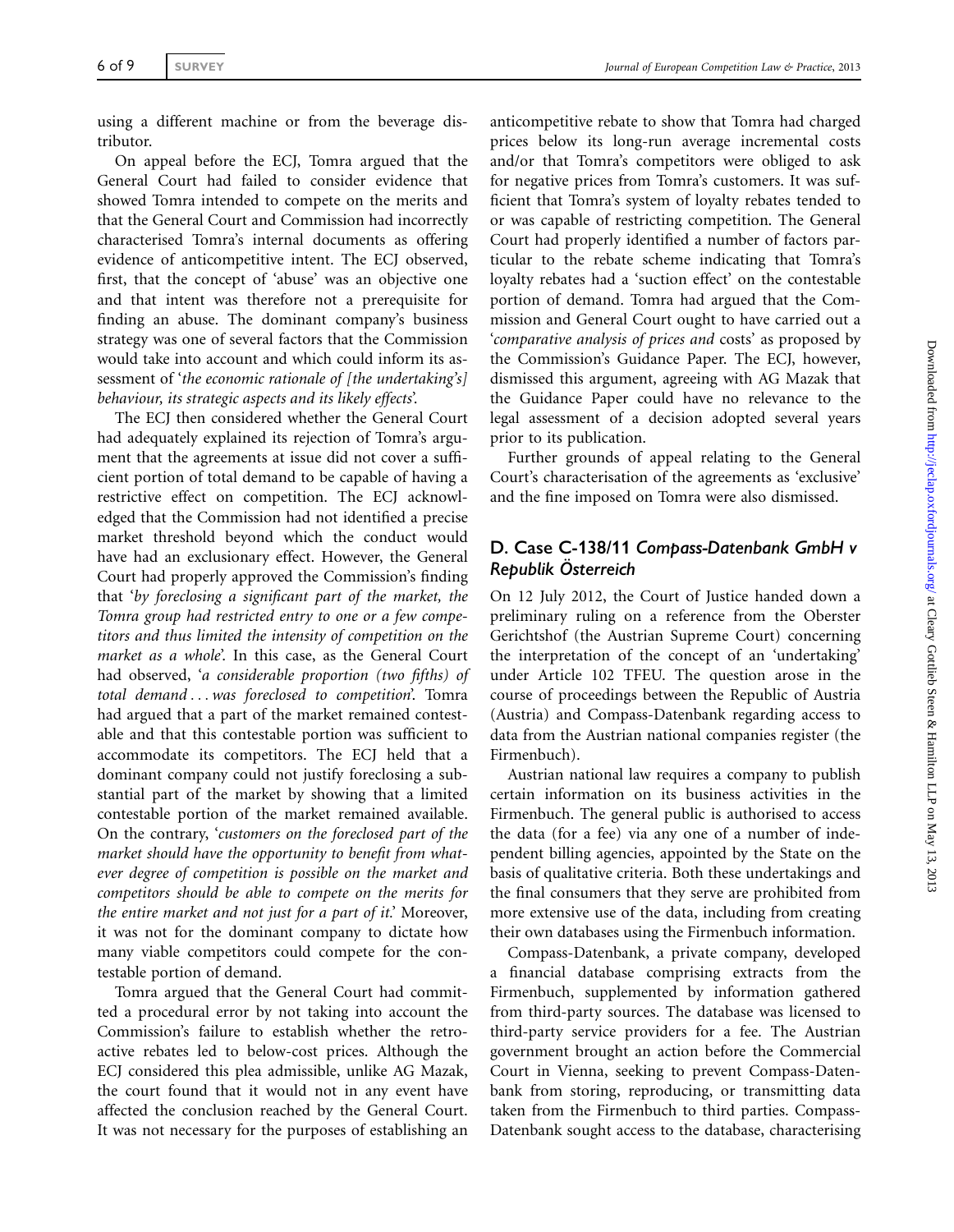the State's conduct as an unlawful refusal of access to the Firmenbuch data, which it qualified as an essential facility.

Having failed before the Regional Civil Court in Vienna (2006) and the Higher Regional Court in Vienna (2008), Compass-Datenbank appealed to the Austrian Supreme Court. The Austrian Supreme Court asked the Court of Justice to determine whether a public authority acted as an 'undertaking' when storing in a database information reported by undertakings pursuant to their statutory obligations, and where it allowed inspection of the data in return for a fee but prohibited more extensive use. The Austrian Supreme Court asked, further, whether this analysis was affected by the State's reliance on its sui generis IPR as creator of the database (consistent with Article 7(1) of Directive 96/9/EC of the European Parliament and of the Council on the legal protection of databases).

The ECJ recalled that an undertaking is any entity engaged in an economic activity, irrespective of its legal status and the way it is financed. The State acted as an undertaking where it offered goods or services on a given market, but did not act as an undertaking when exercising its public powers, since the exercise of such powers was by nature a non-economic activity. The ECJ held that the collection of companies' data in a database and the maintenance and making available of those data to the public could not be distinguished from the exercise by the State of its public powers. It therefore did not constitute an economic activity. The State's remuneration for the service provided did not change this conclusion, since the remuneration was required by law. Although the independent billing agencies were entitled to charge a supplementary fee, these entities (whose conduct was not at issue) were clearly separate from the State.

The classification of the activities of the State as non-economic in nature was also not altered by the State's reliance on its sui generis IPR in order to enforce restrictions on the use of the data. The public entity was not required by law to authorise re-use of the data. Accordingly, provided that the remuneration received by the public entity was limited and inseparable from the activity of making those data available, reliance on IPR to restrict use of the data could not be considered an economic activity.

The referring court had also asked whether the essential facilities doctrine developed in RTE and ITP<sup>15</sup> and IMS Health<sup>16</sup> extends to circumstances where there is no 'upstream market' because the data at issue were collected and stored in the context of a public authority activity. However, in light of the Court of Justice's conclusions, this issue was left open.

The ruling of the Court of Justice comes at a time when the Commission is seeking to encourage the growth of the EU 'knowledge economy' by facilitating cross-border access to digital content, including public sector information. In addition to studies undertaken at the national level, $^{17}$  an expert group on public sector information established by the Commission has been examining legal and economic aspects of access to and re-use of public sector information.<sup>18</sup> In December 2011, the Commission presented a package of measures including a proposal for a revision of the Directive on the re-use of public sector information,<sup>19</sup> which proposes, inter alia, to limit the fees that may be charged by public authorities for access to such data. $^{20}$ 

#### E. Case C-457/10 P AstraZeneca AB and AstraZeneca plc v European Commission

On 6 December 2012, the ECJ dismissed an appeal brought by AstraZeneca (AZ) against a General Court ruling upholding the Commission's decision of June 2005, in which the Commission fined  $AZ \in 60$  million for having abused its dominant position on the market for proton pump inhibitors (PPIs) used for gastro-intestinal diseases. The Commission found that AZ had misused pharmaceutical marketing procedures in order to exclude competition from generic alternatives to, and parallel imports of, its Losec drug. The drug inhibits proton pump cells in the stomach from producing acid, and is therefore used in the treatment of stomach ulcers.

The alleged abuse consisted of AZ: (i) providing misleading information to patent offices that prevented the patent offices from correctly identifying the date of Losec's first marketing authorisation, which induced

19 Directive 2003/98/EC of the European Parliament and of the Council of 17 November 2003 on the re-use of public sector information, OJ 2003 L 345/90.

<sup>15</sup> Joined Cases C-241/91 P and C-242/91 P, RTE and ITP, Judgment of the Court of 6 April 1995.

<sup>16</sup> Case C-418/01, IMS Health GmbH & Co. OHG v NDC Health GmbH & Co. KG, Judgment of the Court (Fifth Chamber) of 19 April 2004.

<sup>17</sup> See, eg, OFT861, 'The Commercial Use Of Public Information (CUPI)', December 2006, available at: <[http://www.oft.gov.uk/shared\\_oft/reports/](http://www.oft.gov.uk/shared_oft/reports/consumer_protection/oft861.pdf) [consumer\\_protection/oft861.pdf](http://www.oft.gov.uk/shared_oft/reports/consumer_protection/oft861.pdf)> (last accessed 26 March 2013).

<sup>18</sup> Public Sector Information Group Portal, available at: <[http://ec.europa.eu/](http://ec.europa.eu/information_society/policy/psi/facilitating_reuse/psigroup/index_en.htm) [information\\_society/policy/psi/facilitating\\_reuse/psigroup/index\\_en.htm](http://ec.europa.eu/information_society/policy/psi/facilitating_reuse/psigroup/index_en.htm). (last accessed 26 March 2013).

<sup>20</sup> COM 2011/877 of 12 December 2011, available at: <[http://ec.europa.eu/](http://ec.europa.eu/information_society/policy/psi/docs/pdfs/directive_proposal/2012/en.pdf) [information\\_society/policy/psi/docs/pdfs/directive\\_proposal/2012/en.pdf](http://ec.europa.eu/information_society/policy/psi/docs/pdfs/directive_proposal/2012/en.pdf). (last accessed 26 March 2013).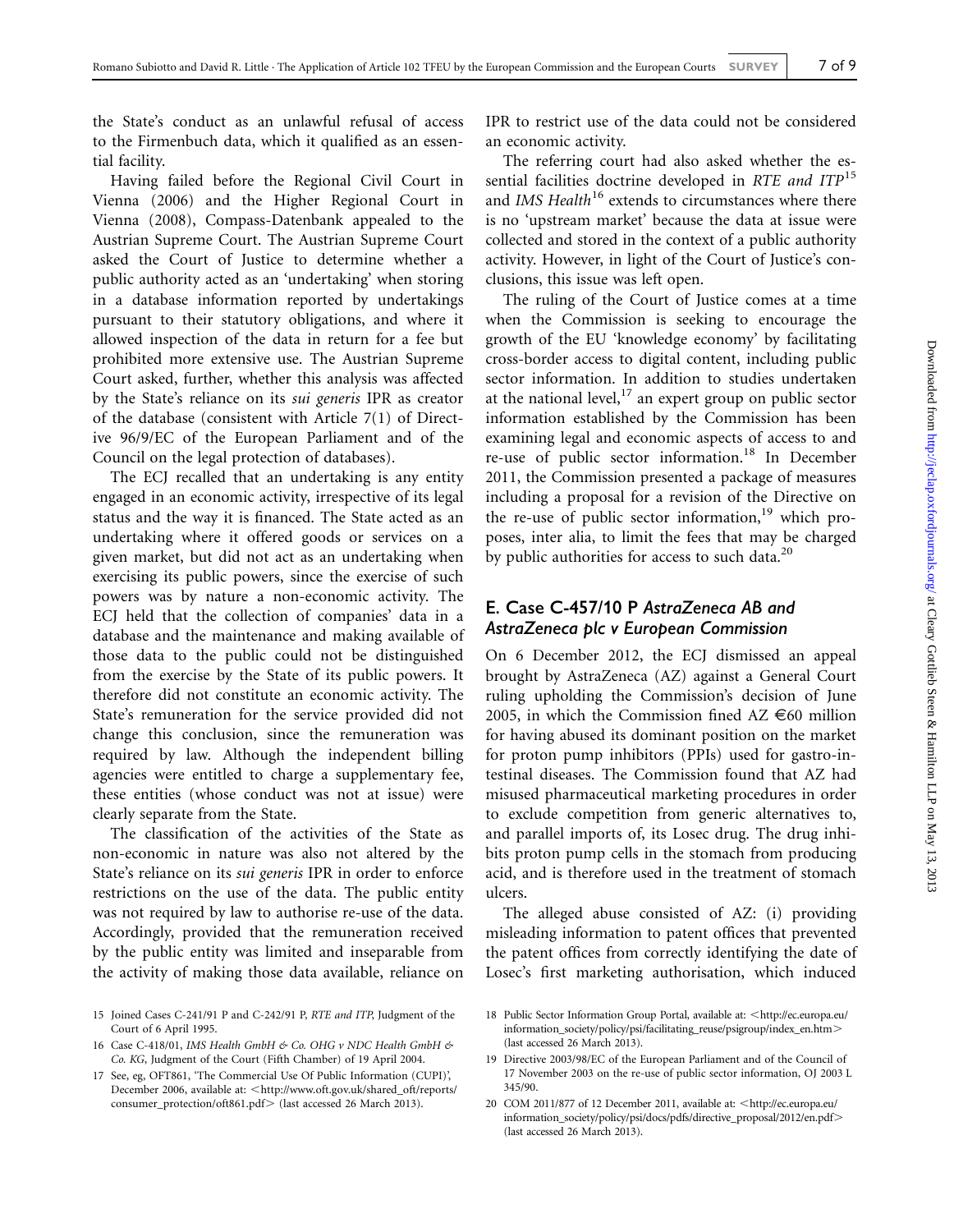the patent offices to issue supplementary protection certificates (SPCs) that could be used by AZ to delay entry from generic alternatives; and (ii) deregistered marketing authorisations for Losec capsules in countries where suppliers of generic alternatives had applied for marketing authorisations, which deprived these suppliers of the opportunity to use a faster, less onerous authorisation procedure.

The General Court upheld the Commission's decision in a judgment handed down in July 2010, although the General Court commuted AZ's fine to around  $\epsilon$ 52.5 million. Following a further appeal by AZ, the Advocate General Mazak issued an Opinion to the Court of Justice recommending that AZ's appeal be rejected. The Court followed the AG's Opinion.

On appeal, AZ had challenged the General Court's review of evidence on the definition of the relevant product market. AZ pointed to evidence that it claimed demonstrated a strong competitive relationship between PPIs and H2 blockers, a second group of treatments capable of inhibiting acid production in the stomach. For example, PPI blockers had been prescribed in place of H2 blockers over time in a gradual manner suggesting that H2 blockers exercised considerable competitive constraint on PPIs. AZ argued that the General Court, in disregarding this evidence, had failed to conduct a proper analysis of the relevant product market over time and that, had the General Court done so, it would have concluded that the relevant product market was broader than PPIs alone.

The ECJ dismissed this ground of appeal, finding that the General Court had properly considered the interaction of the two products over the entire period at issue. The General Court had, for example, taken note of expert evidence that suggested the two products were used to treat different forms of gastrointestinal conditions. The General Court had also carried out an appropriate, detailed analysis of the evolution of the substitution between the two products over the entire period at issue, including several years prior to the infringement. The ECJ added that, contrary to AZ's argument, the General Court had taken due consideration of the apparent inertia of doctors in their prescribing practices. The General Court had found that this inertia reflected the speed of accumulation and dissemination of information on the properties and potential side-effects of PPIs rather than qualitative similarities with H2 blockers. In light of this evidence, the General Court was fully entitled to hold that there was no basis for presuming a causal link between the gradual nature of the increase in sales of PPIs and a competitive constraint exercised by H2 blockers over PPIs.

In its appeal, AZ also argued that the General Court had misinterpreted the concept of 'competition on the merits' in the context of patent-related dealings. Specifically, the General Court should not have dismissed as irrelevant AZ's good faith, reasonable interpretation of the company's obligations with respect to the rules governing supplementary protection certificates for medicinal products. At the time, AZ had argued before the General Court, there was considerable ambiguity about whether AZ was entitled to the supplementary certificates. AZ argued before the ECJ that there were compelling policy and legal reasons why deliberate fraud or receipt should be required to establish an abuse in such circumstances.

The ECJ recalled that the concept of abuse was an objective one, and therefore the absence of intentional fraud or deceit on the part of AZ could not be relevant. After reviewing at length the General Court's examination of AZ's conduct, the ECJ concluded that AZ's conduct was characterised by the notification to the patent offices of highly misleading representations and by a manifest lack of transparency as regards the existence of certain technical authorisations. By these representations, AZ deliberately attempted to mislead the patent offices and judicial authorities in order to keep for as long as possible its monopoly on the PPI market. This fell outside the scope of competition on the merits. Even if AZ had reached the conclusion that its conduct was reasonable and defensible, the onus was on AZ to disclose to the patent offices all the information that was relevant to those offices' assessment of which authorisations should be granted. The ECJ held that AZ's ground of appeal was tantamount to arguing that where an undertaking in a dominant position considers that it can, in accordance with a legally defensible interpretation, lay claim to a right, it may use any means to obtain that right, and even have recourse to highly misleading representations with the aim of leading public authorities into error. This approach, the ECJ held, was manifestly inconsistent with competition on the merits and the specific responsibilities of dominant undertakings. The ECJ added that although AZ had been unsuccessful in implementing its strategy in certain countries, this did not preclude a finding of abuse which could be shown where conduct had the potential to produce anticompetitive effects.

AZ further argued that the exercise of a legal right to withdraw marketing authorisations did not constitute conduct tending to restrict competition and/or that maintaining a market authorisation would have imposed unduly onerous pharmaco-vigilance obligations on it. The ECJ held that dominant undertakings